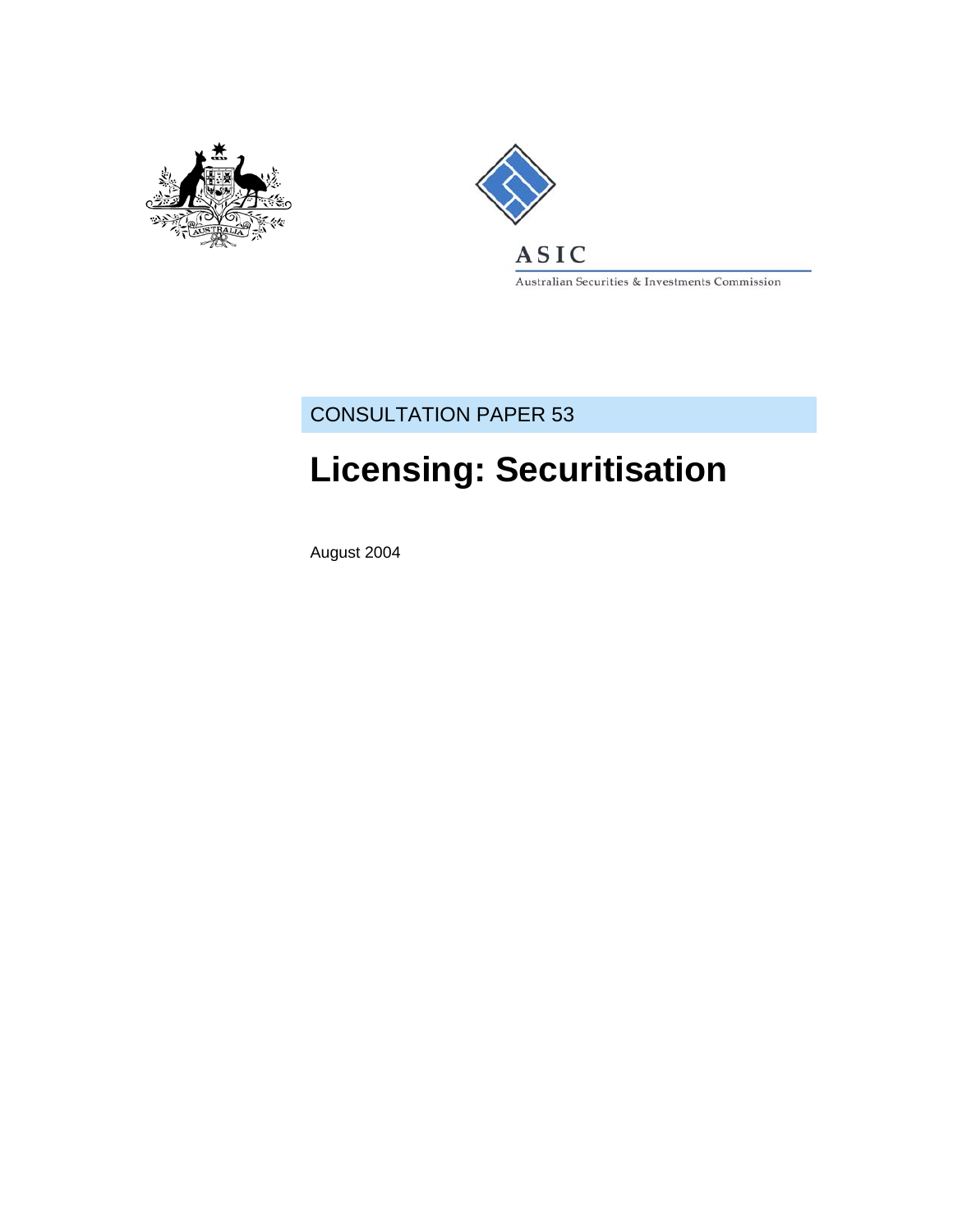## **AFS licensing for securitisation issuers and managers**

**1** This Consultation Paper sets out ASIC's proposals for ongoing relief from the Australian financial services (AFS) licensing requirements for:

- (a) issuers of securitisation products; and
- (b) securitisation managers.

**2** Current interim relief under ASIC Class Order [CO 03/1098] expires on 30 September 2004: see ASIC Information Release 03/43: *ASIC provides temporary relief during period of consultation*. ASIC proposes ongoing licensing relief for securitisation special purpose vehicles. ASIC will provide further temporary relief during the consultation period for this Paper. We have extended our current relief until **31 March 2005**, to facilitate transition to any final policy: see paragraphs 36–37.

**3** This Consultation Paper is not in ASIC's usual format for consulting on policy proposals. It reflects the discrete and technical nature of these policy proposals and recognises that the policy proposals demonstrate that extensive industry consultation has already taken place.

**4** We invite you to comment on the proposals, and on the questions we have included. Please provide us with any additional information (both qualitative and quantitative) to support any comments, issues or arguments you raise.

**5** Submissions are due by **Friday, 17 September 2004** and should be sent to:

Liz Roberts Manager Regulatory Policy Policy and Markets Regulation Australian Securities and investments Commission GPO Box 9827, Sydney NSW 2001 email: *liz.roberts@asic.gov.au*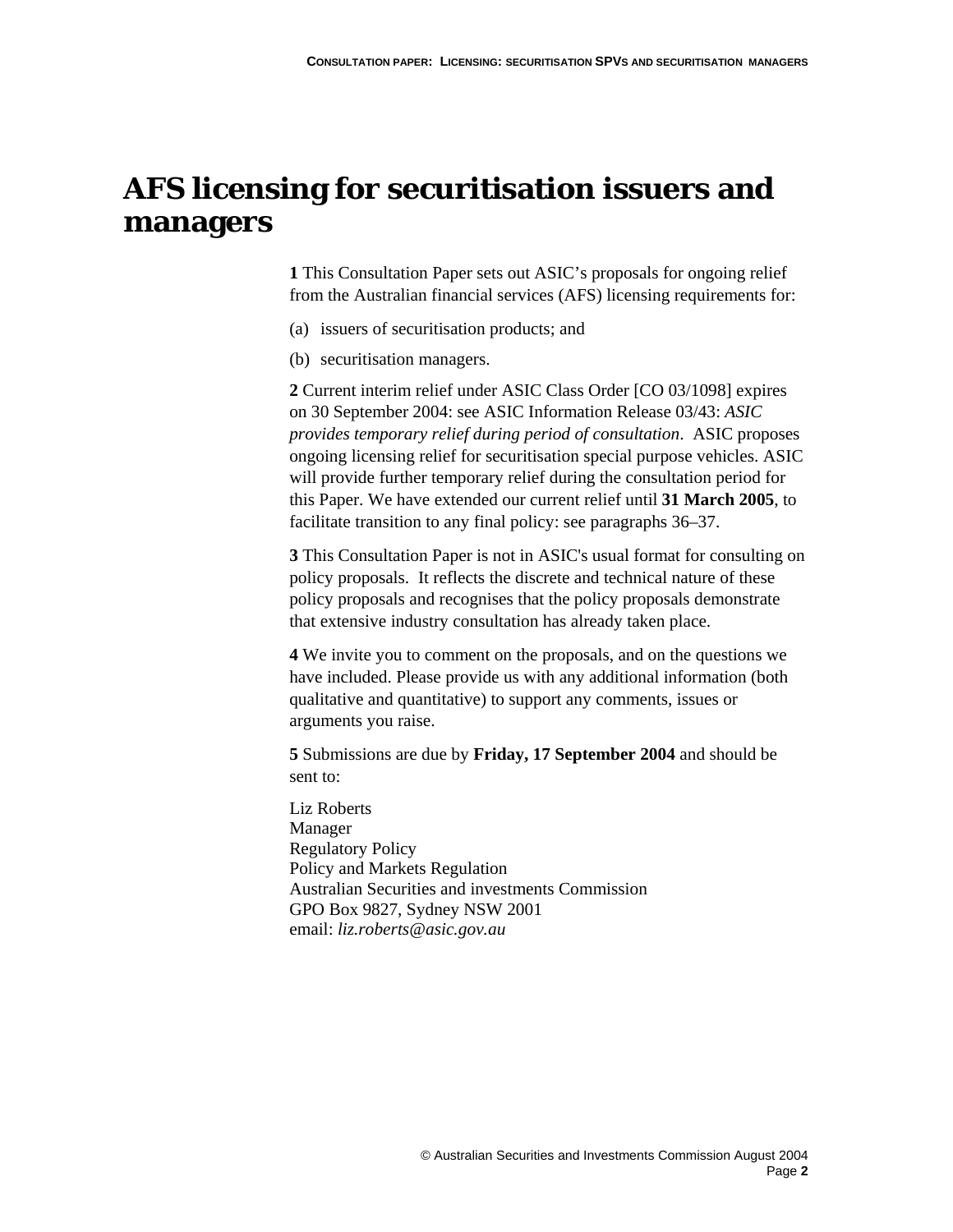## **Contents**

## **What is securitisation?**

#### **Structure of a securitisation transaction**

**6** A securitisation arrangement typically involves a complex set of structured finance transactions where a number of entities are often established just for the purpose of the transaction. The classic definition is, a process where a portfolio of relatively illiquid assets is packaged into marketable securities that are sold into the capital markets.The benefits payable to investors from a securitisation will depend at least partly on the return from the underlying securitised assets ("securitisation products").

**7** The securitisation industry operates almost exclusively in the wholesale market, where the financial product (for example a debenture) is sold to wholesale investors, invariably through the on-sale of the financial product by a licensed dealer.

**8** The legal structure of a securitisation will depend on the type of asset to be securitised, the type of market access desired by the seller of the securitised assets ("the **sponsor"**) and any relevant taxation, prudential or regulatory issues. In Australia, a sponsor will typically be an Australian ADI. Further, securitisations generally have common features to ensure viability because of prudential regulatory requirements and the need to obtain a high credit rating to promote marketability of the scheme.

**9** A securitisation arrangement structured with a special purpose company can be illustrated generally in the following example: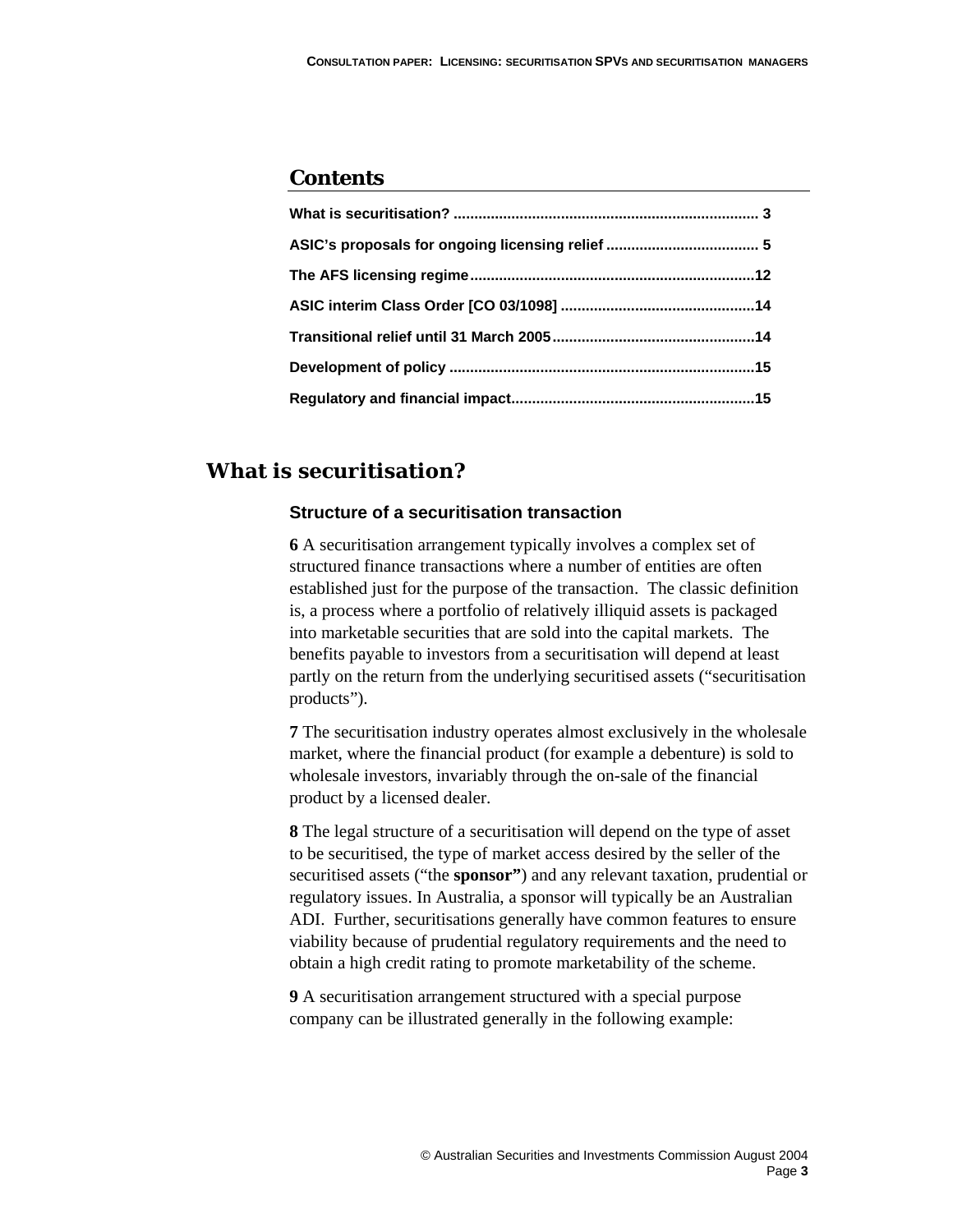

#### **Parties to a securitisation transaction**

#### *Issuers*

**10** In a securitisation transaction, an entity ("**the issuer"**) purchases assets from a sponsor and issues fixed income securities (typically a debenture or a unit in a unit trust), and also enters into ancillary arrangements to hedge risk.

Note: The sponsor is defined in paragraph 8.

#### *SPVs*

**11** The issuer may be a **special purpose vehicle issuer ("SPV")** in that it is incorporated for the purpose of carrying on business only in relation to the particular securitisation transaction. Alternatively, the issuer may be an entity that is not a special purpose vehicle. Where the issuer is not a special purpose vehicle, the entity will generally act as trustee of a trust that is a special purpose trust i.e. a trust is established and operates only for a single securitisation transaction. A securitisation transaction may involve a special purpose trust to ensure that the outcomes for investors in the securitisation transaction cannot be affected by what may happen with any other activity.

#### *The SP company and SP trustee*

**12** The SPV can either be formed as a special purpose company that issues debentures ("**SP company**"), or as trustee of a trust that issues interests in a managed investment scheme ("**SP trustee"**).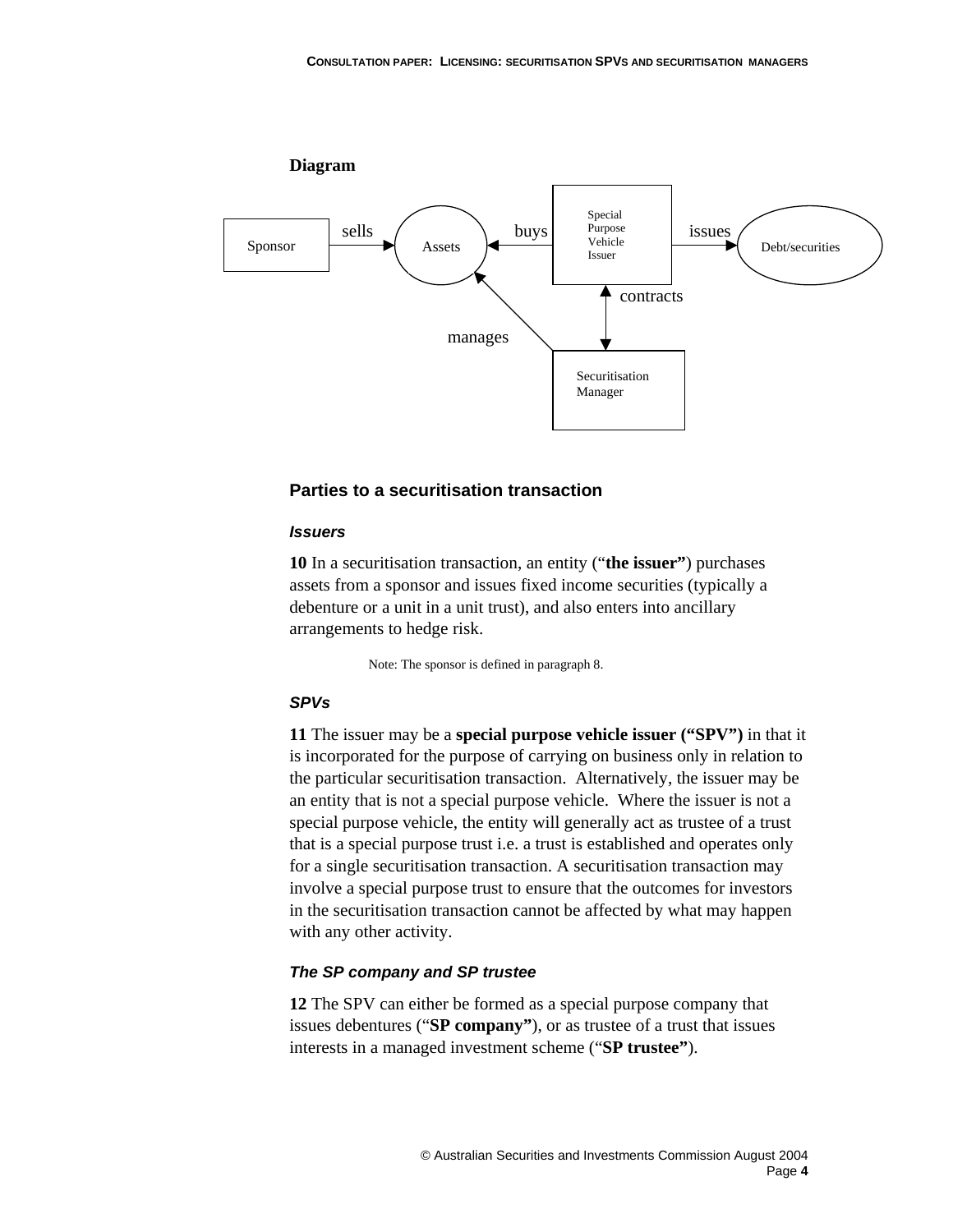#### *The securitisation manager*

**13** Whether the SPV is structured as an SP company or SP trustee, typically a manager ("**securitisation manager"**) is appointed under a contractual arrangement with the issuer, to manage the securitisation transaction and perform other duties. Its role includes engaging in all direct dealings, collect moneys owing (to be directed through to the issuer) and keep records. The securitisation manager will be a separate legal entity from the sponsor (typically being an ADI). However, the discretions of the manager are closely circumscribed by the securitisation documentation to ensure that a high credit rating is obtained for the issue, which is critical to distribution.

#### *The custodian*

**14** There may also be a custodian to hold the securitised assets. The custodial services may be provided by the securitisation manager or by another entity.

#### **Why securitise?**

**15** An important objective of the securitisation is to access a lower or alternative cost of funds for the sponsor. Securitisation can be an effective financing technique because it enables a sponsor to convert non-liquid assets into cash. The securitised assets and related funding might then be able to be taken off the statement of financial position of that entity for accounting purposes. Whether this is the effect of the arrangement or not depends on the application of applicable accounting standards to the particular circumstances. If the securitised assets cease to be assets of the sponsor this will affect its liquidity, debt/equity ratio, profit margin and borrowing costs as it appears from its financial statements as well as compliance with relevant prudential standards.

**16** Securitisation may also be a means of offering flexible funding and improving longer term financing or accessing funds at a more attractive rate. The securitised assets, isolated from the other assets of the entity whose assets are being securitised, may be given a higher credit rating and may provide a more secure form of investment. In addition securitisation products are typically fungible, liquid, negotiable and marketable.

## **ASIC's proposals for ongoing licensing relief**

#### **SPVs**

**17** ASIC proposes conditional ASF licensing relief for SPVs for:

(a) dealing by issuing securitisation products (see paragraph 21);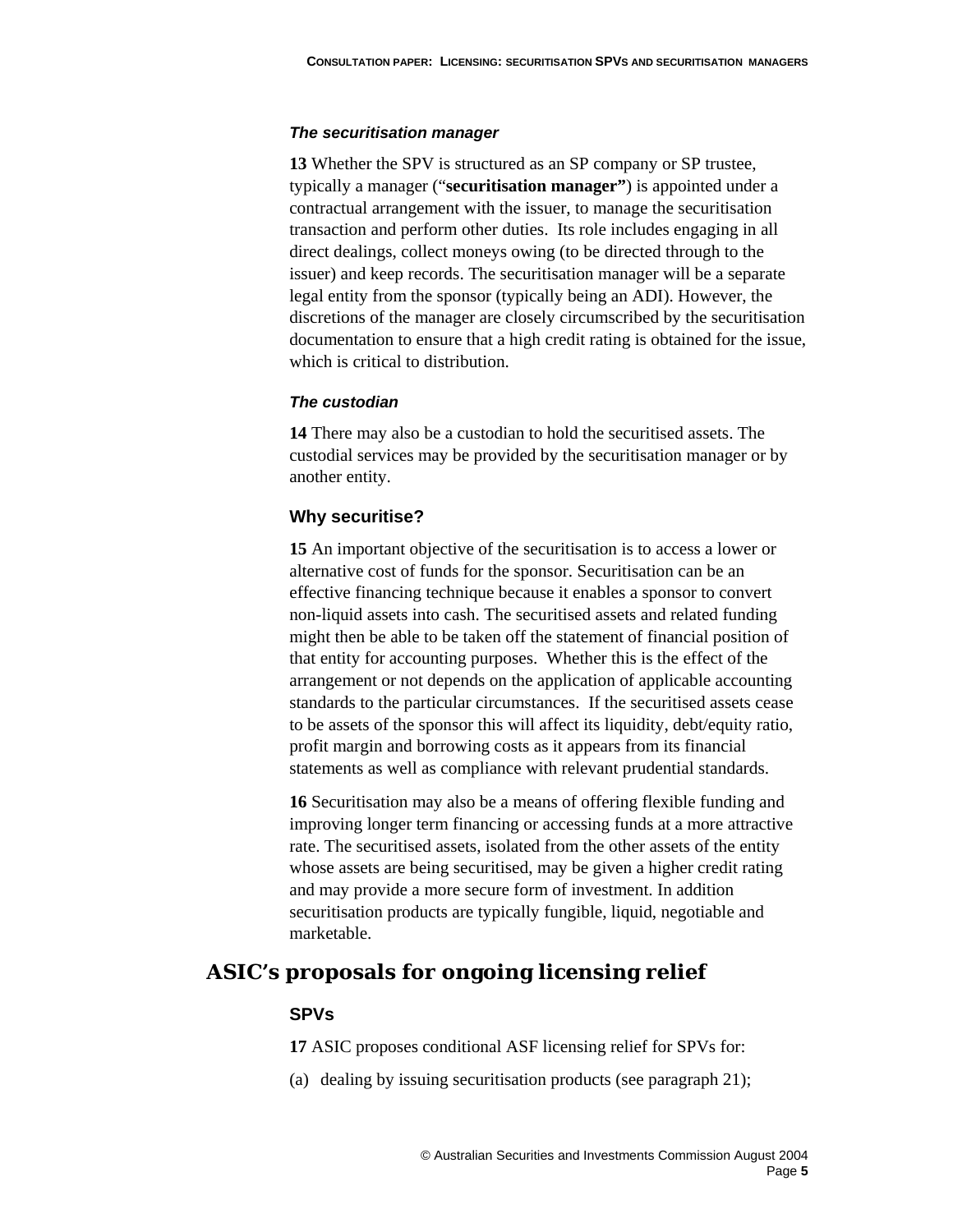- (b) dealing by issuing derivatives or foreign exchange ("FX") contracts (see paragraphs 22–23); and
- (c) providing custodial services and dealing in the underlying assets of the trust (see paragraph 24–25).

**18** The basis for relief is that an SPV is created for the sole purpose of effecting a particular single securitisation. Further, the securitisation process is largely a predetermined one where the documentation provides for only very limited ongoing functions and discretions for the SPV. In these circumstances, it would be burdensome for the licensing requirements to apply. The proposed conditions of the relief are intended to ensure that our relief will not affect services provided to retail clients, and that an AFS licensee accepts responsibility for financial services provided by the SPV.

**19** ASIC does not propose to give AFS licensing relief to issuers that are not SPVs. In these circumstances, it is not clear that there is a disproportionate burden that would justify a departure from the general principle that in the interests of market integrity, the providers of financial services should be subject to the AFS licensing requirements. Where an issuer acts on multiple securitisation schemes over a period of time, it is unlikely to be unduly burdensome for it to obtain an AFS licence.

#### **Your comments**

**Q1** Are there any reasons why ASIC should consider giving relief to securitisation issuers who are not SPVs but carry on business only as trustee of other securitisation trusts, each of which is structured so as to eliminate the risk of being affected by other securitisation trusts for which the issuer is trustee? If so, please provide details.

#### *General approach to conditions*

**20** ASIC proposes to provide relief for the financial services that an SPV will generally provide in relation to a securitisation transaction. The relief will only apply when all clients of the SPV are wholesale clients. Further, in order to have relief, the SPV must arrange for an AFS licensee to:

- (a) apply for a licence variation so that its licence has conditions that require it to assume certain responsibility for the conduct of an SPV; and
- (b) notify us that these conditions apply to the particular SPV.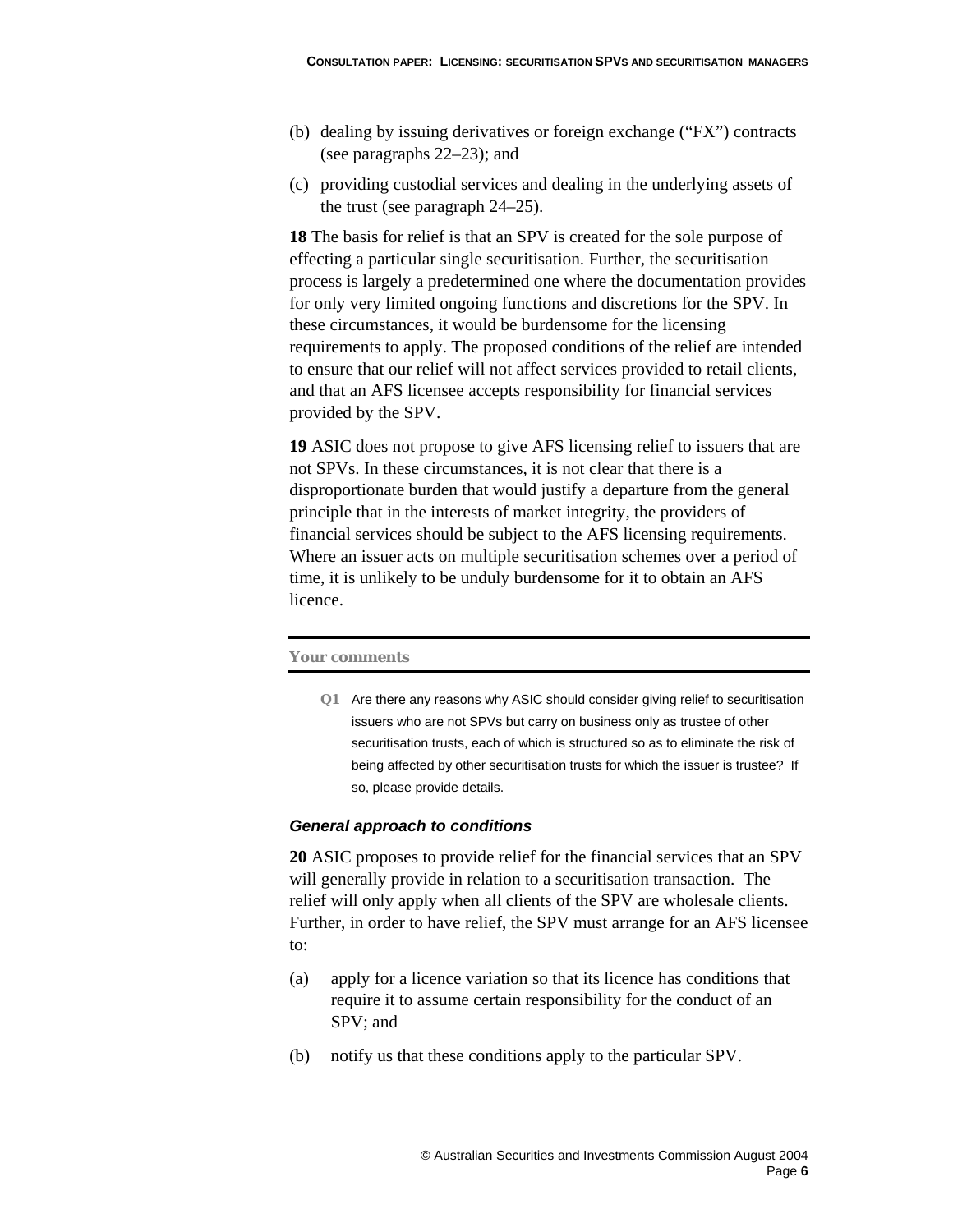Note: The AFS licensee is able to assume responsibility for more than one SPV so long as the AFS licensee notifies ASIC that the relevant conditions apply in relation to each separately notified SPV.

For particulars of these and other conditions see at paragraph 20 to 25.

#### *Dealing by issuing securitisation products*

**21** ASIC will continue AFS licensing relief for SPVs issuing securitisation products. The relief set out in the interim Class Order [CO 03/1098] will apply until 31 March 2005. After 31 March 2005, ASIC proposes that relief will be given to SPVs on the following conditions:

(a) The issuer must initially issue all securitisation products to an AFS licensee (or a person exempt from licensing for acquiring financial products distributed by an AFS licensee under ASIC Policy Statement 176 *Licensing: Discretionary powers – wholesale foreign financial service providers* [PS 176]) and take reasonable steps to ensure that the financial products are not subsequently acquired by a retail client.

> Note 1: PS 176 provides that ASIC will exempt a foreign financial service provider from the AFS licensing provisions for financial services it provides services only to wholesale clients that are regulated by overseas regulatory authorities in certain circumstances.

Note 2: In Class Order [CO 03/1098], ASIC allowed as an alternative to the condition requiring issue of the securitisation products to an AFS licensee, that an AFS licensee arrange for the issue in a way that did not require a disclosure document under Part 6D.2 for debentures or a Product Disclosure Statement under Part 7.9 for other financial products. ASIC understands market practice is that all securitisation products are issued to an AFS licensee or person exempt under PS 176 and so does not propose to offer this alternative in the ongoing relief.

- (b) An AFS licensee (being the AFS licensee to whom the securitisation products are to be issued or another AFS licensee) has licence conditions requiring that the AFS licensee must:
	- (i) comply with the Corporations Act as if any issuer, that it has notified us the condition applies to, were a representative of the licensee within the meaning of Chapter 7; and
	- (ii) without limiting (i), have arrangements in place under which the licensee accepts liability, as between the licensee and clients of any issuer (that it has notified us in writing the condition applies to) for any conduct of the issuer relating to the issue of securitisation products, as if the issuer were a representative of the licensee.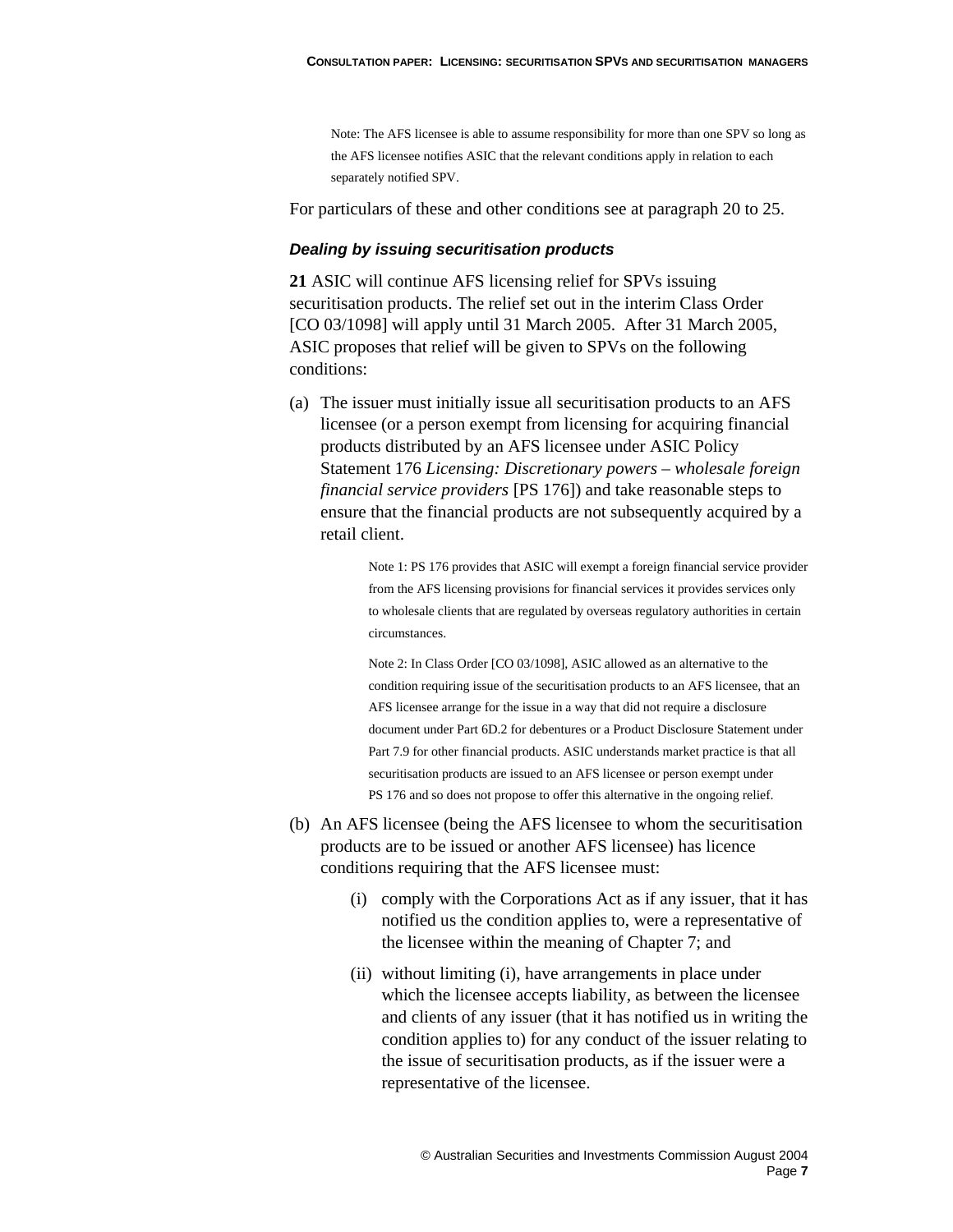The licence conditions would provide that they do not require that the licensee have arrangements under which the licensee accepts liability for non compliance with any undertaking to repay as a debt money deposited with, or lent to the issuer, or any interest payable on such money under a debenture issued by the issuer, or for any liability of the issuer as trustee for which the issuer may be indemnified from the trust property of the trust established for the securitisation transaction. The relief would cease to apply if the AFS licensee notified us in writing that it will not accept liability for any subsequent conduct of the SPV.

Note 1: For example the licensee may be liable for any loss suffered by a client if the SPV was liable to a client for misleading or deceptive conduct relating to the issue of the financial products.

Note 2: An example of an arrangement to assume liability would be to enter an enforceable deed poll for the benefit of clients of the SPV.

Note 3: This proposed condition would be expressed in broadly similar terms to condition 55 in ASIC Pro Forma 209 *AFS licence conditions* [PF 209].

Note 4: An AFS licensee will have to apply to ASIC for a variation of its licence to include this condition if an SPV is eligible for relief because that licensee accepts responsibility for it.

Note 5: The licence conditions will clarify that the licensee is not required to treat the SPV as if it were a representative or assume liability for any conduct of the SPV after the licensee has notified us in writing that it will not accept liability for any subsequent conduct.

(c) An AFS licensee, that is subject to licence conditions complying with paragraph  $(b)(i)$  and  $(ii)$ , has notified ASIC in writing that those conditions apply in relation to the SPV.

> Note: The details of the notification that an entity is an SPV to ASIC for the purposes of the relief will be set out in the final policy.

#### **Your comments**

- **Q2** Are there any reasons why we should not give licensing relief to the SPV? If relief subject to the above conditions were granted to the SPV, would there be a risk to market integrity? If so what are the risks?
- **Q3** Are there any practical difficulties for the SPV in taking steps to ensure that there is no acquisition by a retail client? For example, are the following steps practicable: not preparing a prospectus or product disclosure statement to facilitate secondary trading involving retail clients, imposing restrictions in the constitution or trust deed that only wholesale clients may be holders, and including provisions in the constitution permitting that they may require that a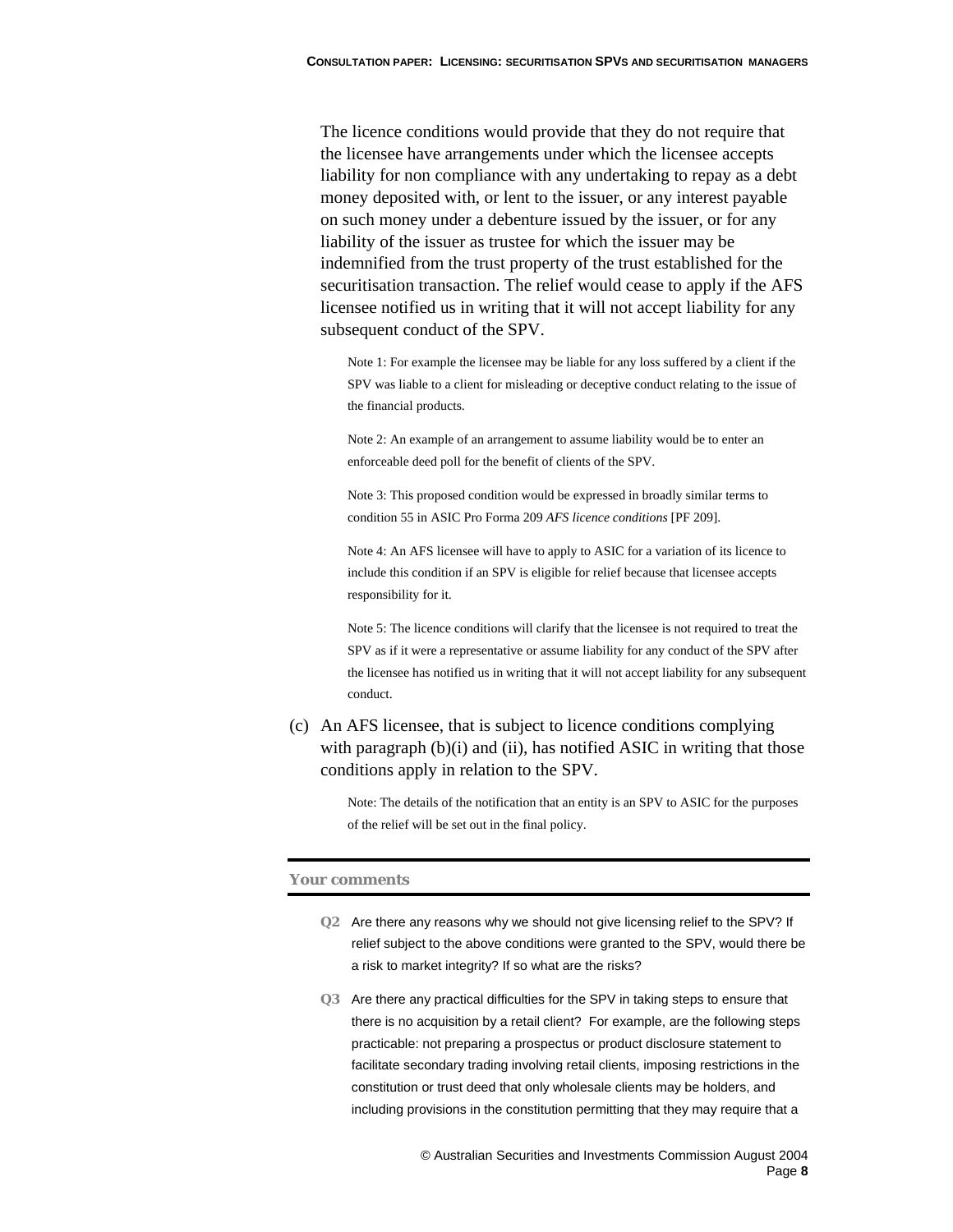transferee must prove they are a wholesale client in relation the acquisition? Are there other practical steps to limit any primary or secondary acquisition to wholesale clients?

**Q4** Are there any practical difficulties in requiring an AFS licensee to assume responsibility for the provision of this financial service? ASIC is aware that under APRA's requirements an ADI could not take up the role of being the licensee responsible for the conduct of the SPV. ASIC also understands that there may be adverse consequences for an ADI if a subsidiary were to take that role. Are there circumstances in which these adverse consequences for an ADI mean that it is impracticable for any licensee to be responsible for the conduct of the SPV? If so, what alternatives can you suggest to deliver the regulatory outcomes proposed by this licence condition?

#### *Dealing by issuing derivatives or FX contracts*

**22** ASIC proposes conditional relief from AFS licensing for securitisation SPVs issuing derivatives or FX contracts after 31 March 2005. Similarly to the interim Class Order relief that applies until 31 March 2005, the proposed relief would be on condition that:

- (a) the issuer is not making a market,
- (b) it is managing a financial risk that arises in the securitisation transaction, and
- (c) the counterparty is a wholesale client.

**23** ASIC proposes that this relief would also be conditional on an AFS licensee assuming responsibility and liability for the conduct of the SPV in relation to providing that financial service. The relief would apply if:

- (a) An AFS licensee has licence conditions requiring that the AFS licensee must:
	- (i) comply with the Corporations Act as if any issuer, that it has notified us the condition applies to, were a representative of the licensee within the meaning of Chapter 7; and
	- (ii) without limiting (i), have arrangements in place under which the licensee accepts liability, as between the licensee and counterparties to FX contracts or derivatives not entered on a financial market, for any conduct of any issuer (that it has notified us the condition applies to) relating to the issue of the derivatives or FX contracts, as if the issuer were a representative of the licensee; and

The licence conditions would provide that they do not require that the licensee accept liability under any derivative or FX contract issued by the issuer. The relief would cease to apply if the AFS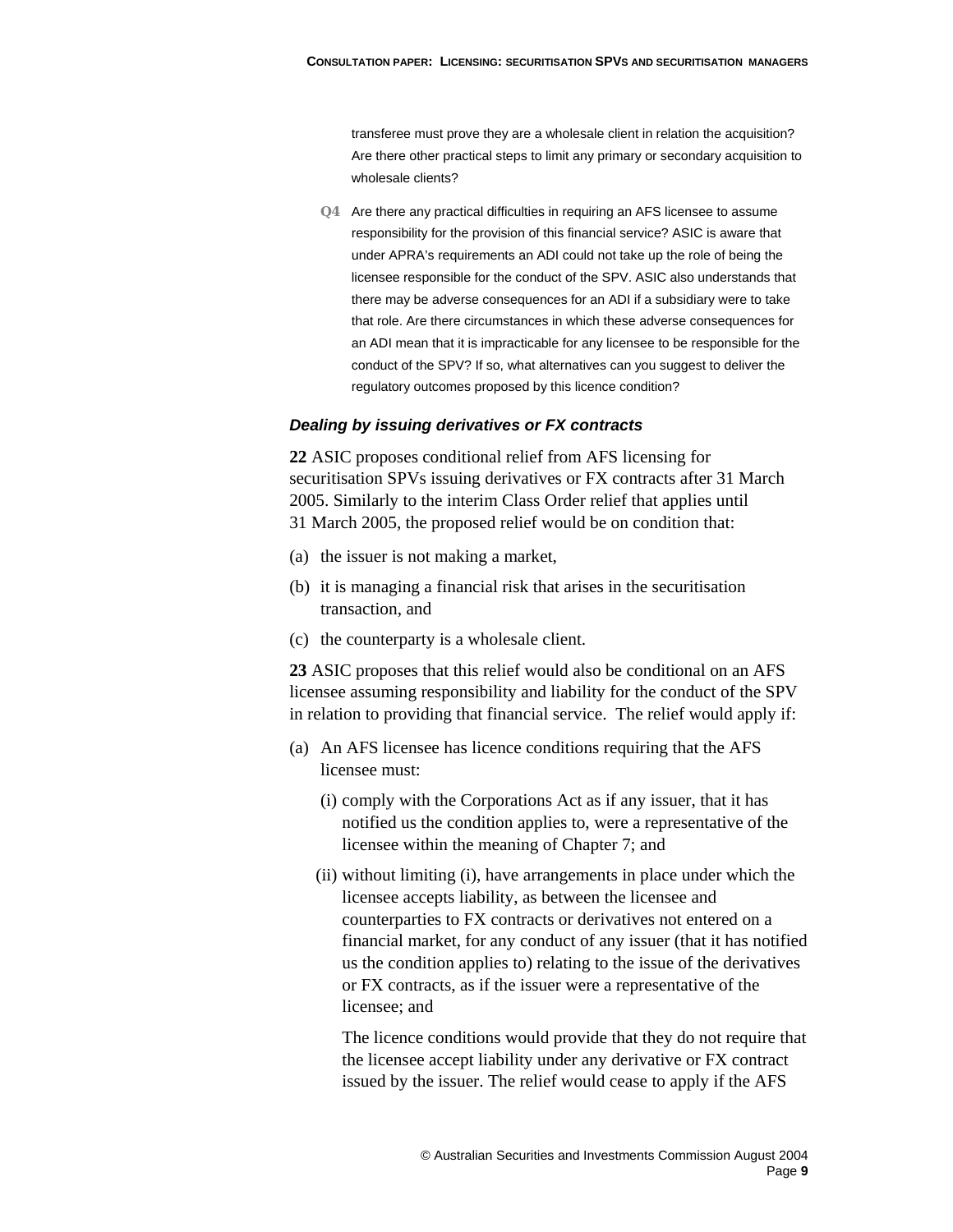licensee notified us in writing that it would not accept liability for any subsequent conduct of the SPV.

Note 1: For example the licensee may be liable for any loss suffered by a client if the SPV was liable to a client for misleading or deceptive conduct relating to the issue of the derivative or FX contract.

Note 2: The licence conditions will clarify that the licensee is not required to treat the SPV as if it were a representative or assume liability for any conduct of the SPV after the licensee has notified us in writing that it will not accept liability for any subsequent conduct.

(b) The AFS licensee that has licence conditions complying with paragraph (a)(i) and (ii) has notified ASIC in writing that those conditions apply to the SPV.

#### **Your comments**

- **Q5** Are there any reasons why we should not give the licensing relief proposed in paragraphs 22 and 23 to the SPV? If relief subject to the above conditions were granted to the SPV, would there be a risk to market integrity? If so what are the risks?
- **Q6** Are there any practical difficulties in requiring another AFS licensee to assume responsibility for the provision of this financial service by the SPV? If so, what alternatives can you suggest to deliver the regulatory outcomes proposed by this licence condition?

### *Providing custodial services and dealing in the underlying assets of the trust*

**24** Similar to the relief granted by Class Order [CO 03/1098], ASIC proposes to exempt an SPV that acts as an SP trustee from the requirement to be licensed to:

- (a) provide custodial services in relation to any assets of the trust that are financial products (including where it holds a beneficial interest in such a product); and
- (b) deal (other than by way of issue unless under the exemption proposed at paragraphs 22 and 23 above), in assets that are financial products.

**25** ASIC proposes that this relief will be conditional on an AFS licensee assuming responsibility and liability for the conduct of the SPV in relation to providing that financial service. The relief would apply when:

(a) the client of the custodial or depository service or dealing provided by the SPV is a wholesale client;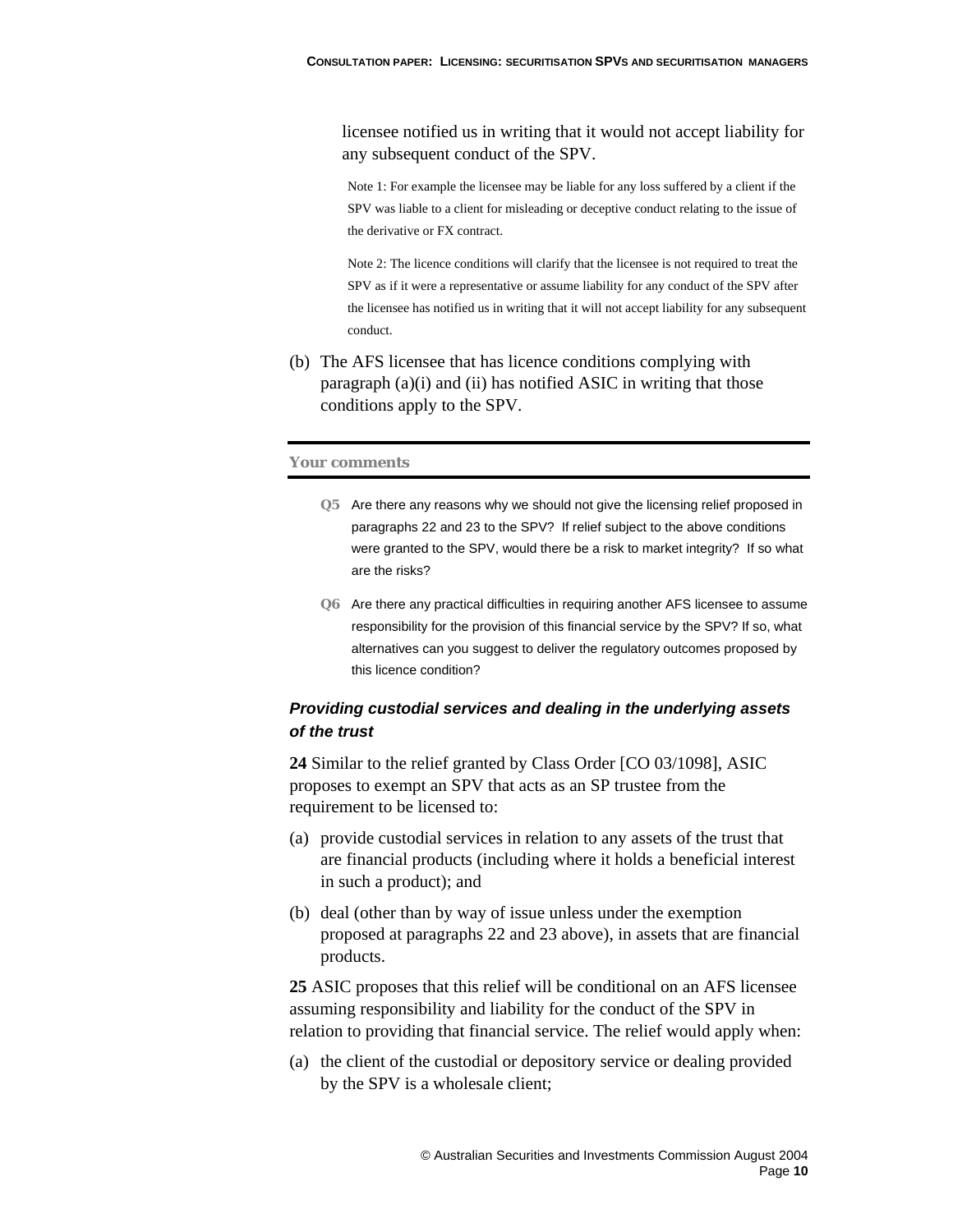- (b) an AFS licensee has licence conditions requiring that the AFS licensee must:
	- (i) comply with the Corporations Act as if any issuer, that it has notified us the condition applies to, were a representative of the licensee within the meaning of Chapter 7; and
	- (ii) without limiting (i), have arrangements in place under which the licensee accepts liability, as between the licensee and clients of an issuer (that it has notified us the condition applies to) for any conduct of the issuer relating to the provision of a custodial or depository service in relation to financial products that it holds as SP trustee (including a beneficial interest in such financial products) or to dealing in those financial products, as if the issuer were a representative of the licensee; and

The licence conditions would provide that they do not require that the licensee accept liability for any liability of the issuer as trustee for which the issuer may be indemnified from the trust property of the trust established for the securitisation transaction. The relief would cease to apply if the AFS licensee notified us in writing that it would not accept liability for any subsequent conduct of the SPV.

Note 1: For example the licensee may be liable for any loss suffered by a client if the SPV was liable to a client for breach of trust due to an unauthorised dealing.

Note 2: The licence conditions will clarify that the licensee is not required to treat the SPV as if it were a representative or assume liability for any conduct of the SPV after the licensee has notified us in writing that it will not accept liability for any subsequent conduct.

(c) The AFS licensee that has licence conditions complying with paragraph (b)(i) and (ii) has notified ASIC in writing that those conditions apply to the SPV.

#### **Your comments**

- **Q7** Are there any reasons why we should not give the licensing relief proposed in paragraphs 24 and 25 to the SPV? If relief, subject to the above conditions, were granted to the SPV, would there be a risk to market integrity? If so what are the risks?
- **Q8** Are there any practical difficulties in requiring another AFS licensee to assume responsibility for the provision of this financial service? If so, what alternatives can you suggest to deliver the regulatory outcomes proposed by this licence condition?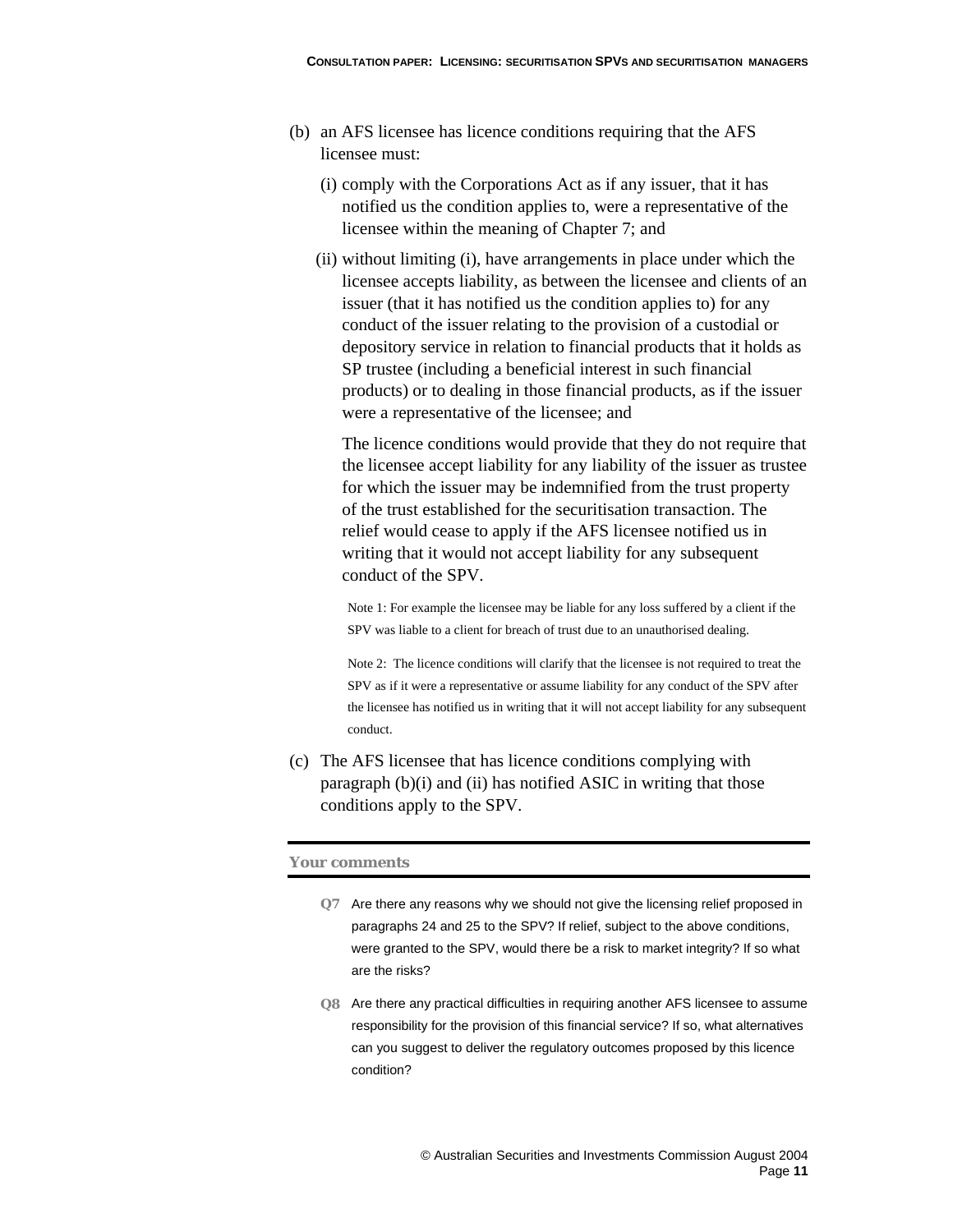#### **Securitisation managers**

**26** ASIC does not propose granting any ongoing class order licensing relief for securitisation managers. This applies to financial product advice given to the SPV or to the investors in the securitisation scheme. It also applies to dealing by arranging for the SPV to engage in dealings. This section of the paper briefly explains how we consider (without relief) the AFS licensing regime applies to those entities involved in securitisation.

**27** ASIC is not convinced that there is a disproportionate burden that would justify departure from the general principle that, in the interests of market integrity, the providers of financial services should be subject to the AFS licensing requirements. The securitisation manager may act on multiple securitisation schemes over a period of time and therefore it would not be unduly burdensome for it to obtain an AFS licence.

#### **Your comments**

- **Q9** Should ASIC consider giving licensing relief to securitisation managers? If so, what are the grounds to give relief that is not provided to other providers of wholesale financial services?
- **Q10** If relief was to be considered for securitisation managers, what conditions should apply? For instance, should there be a condition that an AFS licensee is responsible under its licence to comply with the Corporations Act, as if any securitisation manager that it has notified to ASIC for that purpose were a representative of the licensee within the meaning of Chapter 7, and be liable for the managers conduct as if the manager were its representative reflecting the conditions for issuer relief above? If this would not be practicable, please explain why this is so.

### **The AFS licensing regime**

**28** Under the Corporations Act as amended by the *Financial Services Reform Act 2001*, it is arguable that securitisation issuers and securitisation managers may require an Australian financial service (AFS) licence. This section of the paper briefly explains how (without relief) we consider the AFS licensing regime applies to those entities involved in securitisations.

**29** Parts 7.6 to 7.8 of the *Corporations Act 2001* (Corporations Act) set out the AFS licensing requirements for carrying on a business of providing financial services (unless an exemption applies under  $s911A(2)$ ). ASIC has the power to exempt a financial service provider under s911A(2)(l) from the requirement to hold an AFS licence. ASIC's Policy Statement 167 *Licensing: Discretionary powers and transition*  [PS 167] explains how ASIC will exercise this power. ASIC has the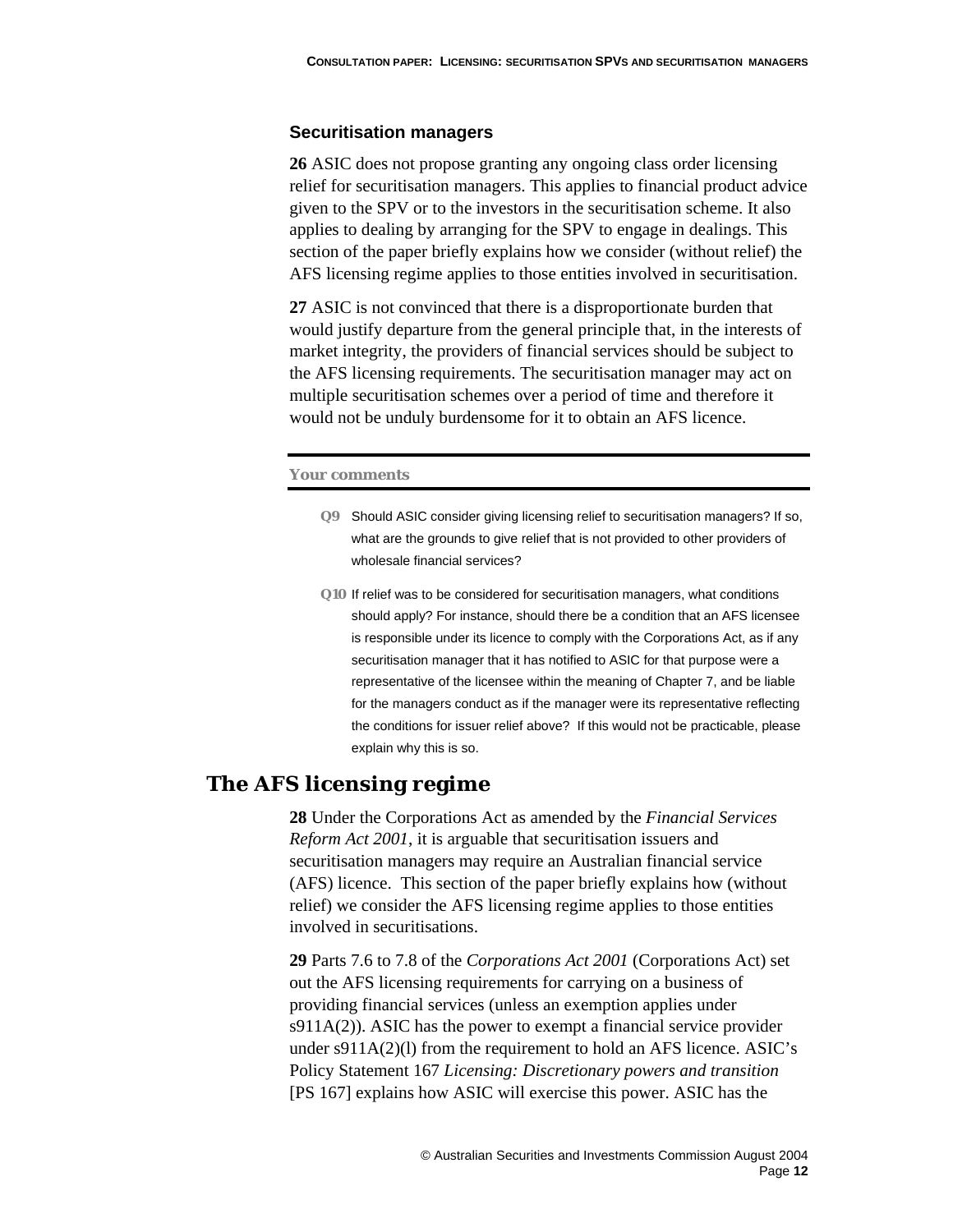power under the Corporations Act to give partial or complete relief from the licensing requirements (including imposing conditions).

**30** A general exemption will not be given to those persons providing a financial service in the wholesale market only, as this would be contrary to Parliament's intention to apply the AFS licensing regime across both retail and wholesale sectors.

**31** In considering whether any licensing relief should be given in relation to securitisation issuers and managers, ASIC will consider a number of regulatory objectives including:

- (a) ensuring that the licensing regime is flexible, cost effective, and neutral in its regulatory impact across different financial service providers;
- (b) taking into account the different services that are offered by financial market participants and recognising different levels of regulatory intensity appropriate to those services; and
- (c) balancing market integrity objectives in the wholesale markets with facilitating an innovative and efficient financial services industry.

## **Securitisation SPVs and SP trustees**

**32** ASIC considers that without licensing relief, an SPV may require AFS licensing in each of the following areas of conduct.

| Dealing by issuing        | A SPV will be involved in issuing financial products, either debentures or     |
|---------------------------|--------------------------------------------------------------------------------|
| debentures or interests   | interests in a managed investment scheme. SP companies may not be              |
| in managed investment     | considered to be "dealing" as they might be able to rely on the exclusion      |
| schemes                   | for self dealing from the meaning of "dealing". However some SP                |
|                           | companies may not be sure they can rely on the self dealing exclusion          |
|                           | as the debentures might be, at least indirectly, offered to a section of the   |
|                           | public. SP trustees will be dealing when they issue interests in managed       |
|                           | investment schemes and the self dealing exemption does not apply to            |
|                           | interests in managed investment schemes.                                       |
| Dealing by issuing        | SP trustees do not act on their own behalf and therefore cannot rely on        |
| derivatives or FX         | the exemption in the Corporations Regulation 7.6.01(1)(m). Some SP             |
| contracts by the SPV      | companies may not be sure they can rely on Reg $7.6.01(1)(m)$ because          |
|                           | entering derivatives may be a significant part of their business.              |
| For SPVs that are         | An SP trustee may hold financial products or a beneficial interest in          |
| trustees, providing       | financial products on trust for the holders of securitisation products under   |
| custodial services and    | the arrangement with the investors so as to provide a custodial or             |
| dealing in the underlying | depository service. To the extent that any of the assets it holds are          |
| assets of the trust       | financial products that are dealt with (for example, by closing out a          |
|                           | derivative), it will be dealing on behalf of the holders of the securitisation |
|                           | products.                                                                      |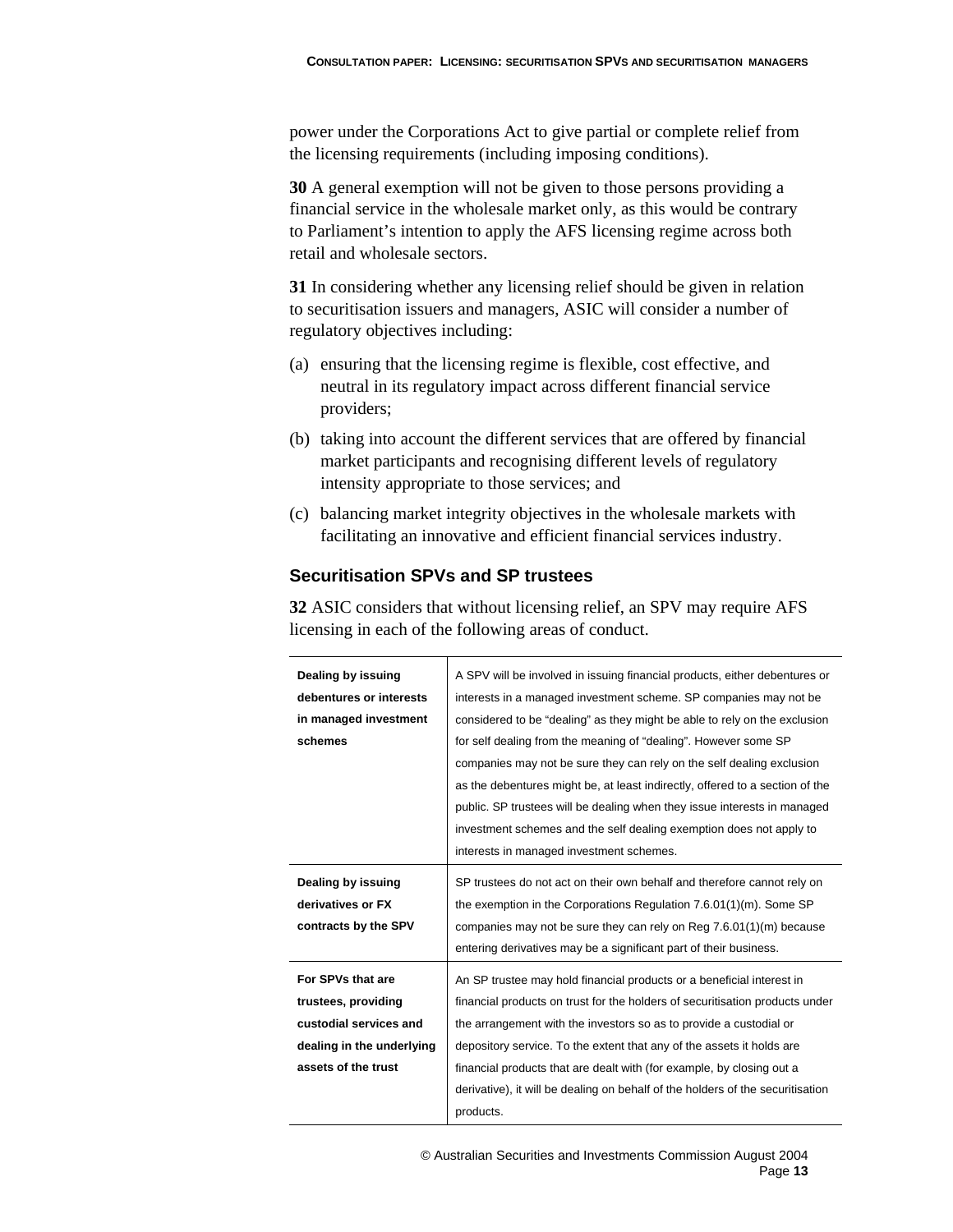#### **Securitisation managers**

**33** ASIC considers that without licensing relief, a securitisation manager may require AFS licensing in each of the following areas of conduct.

| <b>Providing financial</b> | Securitisation managers may provide opinions or recommendations to       |
|----------------------------|--------------------------------------------------------------------------|
| product advice to the      | the SPV that may constitute financial product advice e.g. as to what     |
| SPV and arranging for      | derivative to enter, if the credit worthiness of the counterparty to an  |
| the SPV to deal            | original derivative has fallen below the ratings agency trigger point so |
|                            | that a new one must be obtained. The securitisation manager may also     |
|                            | deal. For example, the securitisation manager may arrange on behalf of   |
|                            | the trustee for investors to acquire securitisation products or for      |
|                            |                                                                          |
|                            | counterparties to acquire a derivative.                                  |
| <b>Providing financial</b> | The IM may be prepared by the securitisation manager to be distributed   |
| product advice by the      | to potential investors. It may contain general advice. A debenture       |
| securitisation manager     | issuing SPV can obtain the benefit of ASIC Class Order [CO 03/911],      |
| when issuing an            | which exempts debenture issuers that issue wholesale IMs, but this will  |
| <b>Information</b>         | not apply to the securitisation manager as the advice by the             |
| Memorandum ("IM")          | securitisation manager is not given in relation to its own securities.   |

## **ASIC interim Class Order [CO 03/1098]**

**34** In December 2003, ASIC granted interim conditional licensing relief under Class Order [CO 03/1098] for:

- (a) securitisation issuers for dealing, providing a custodial or depository service, and issuing debentures or interests in a managed investment scheme; and
- (b) securitisation managers for dealing in a financial product or providing financial product advice.

**35** The purpose of the interim relief was to enable ASIC to further consider the appropriateness of the AFS licensing requirements to the securitisation industry and to have discussions with industry about the form and content of any ongoing relief.

**36** Due to an extension of the interim relief, this relief will now expire on 31 March 2005. ASIC is now seeking comments on the proposals in this Consultation Paper about providing ongoing conditional licensing relief for participants in the securitisation industry.

## **Transitional relief until 31 March 2005**

**37** ASIC has extended the interim relief under Class Order [CO 03/1098] until 31 March 2005, to facilitate finalisation of the policy and industry compliance.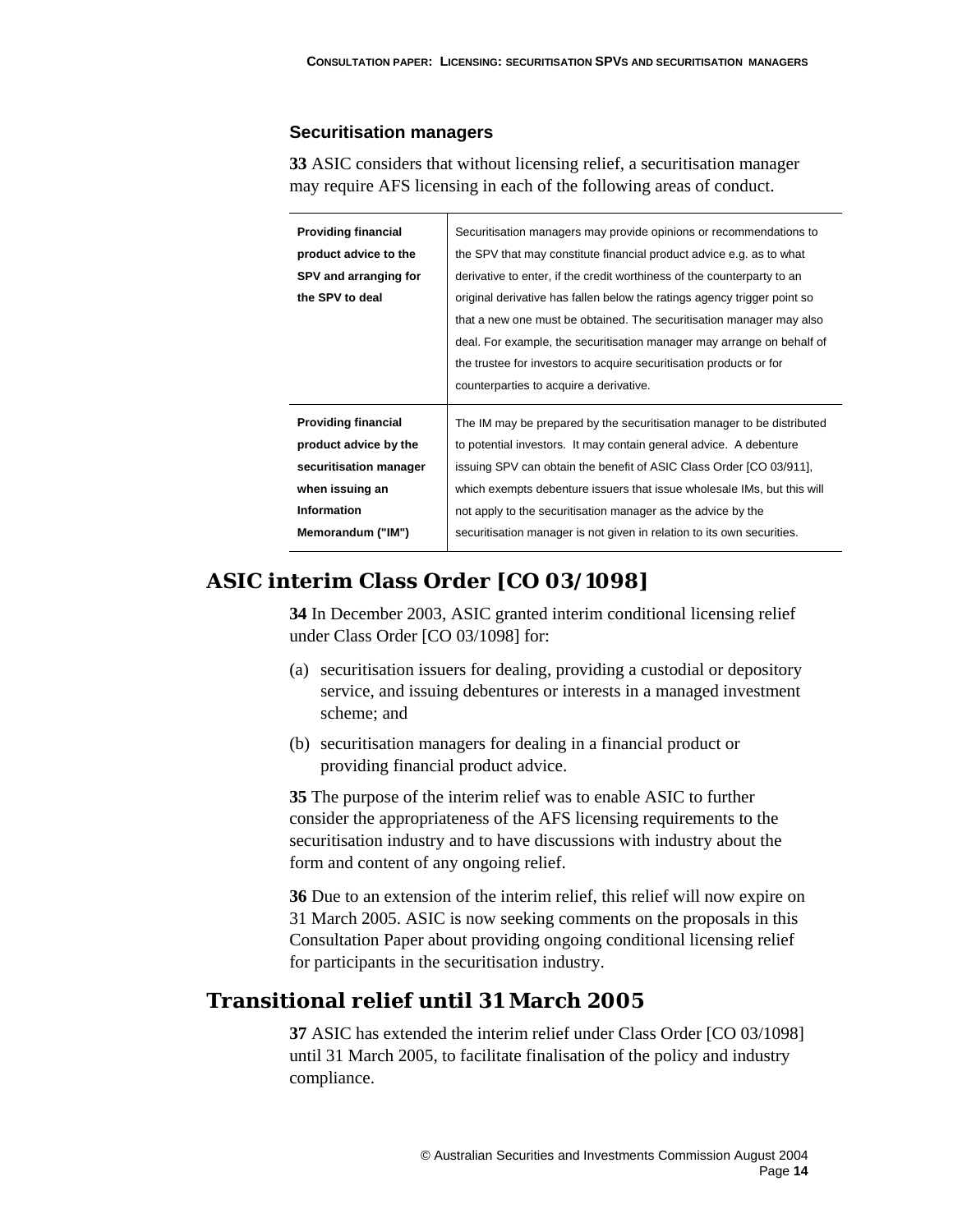**38** We consider that extending this relief until 31 March 2005 provides a reasonable length of time for relevant securitisation entities to comply with any licensing requirements recommended in these proposals.

## **Development of policy**

**39** This Consultation Paper is not final ASIC policy. We plan to publish a final policy by late October or early November, after considering any comments or feedback that we receive on the proposals.

## **Regulatory and financial impact**

**40** In developing these proposals we have considered their likely regulatory and financial impact. Based on the information that we currently have, we believe that our proposals strike an appropriate balance between facilitating financial services activity and market integrity. To ensure that we achieve an appropriate balance, we are also developing a Regulatory Impact Statement. We ask for information on the costs and benefits of the proposals and any alternative options.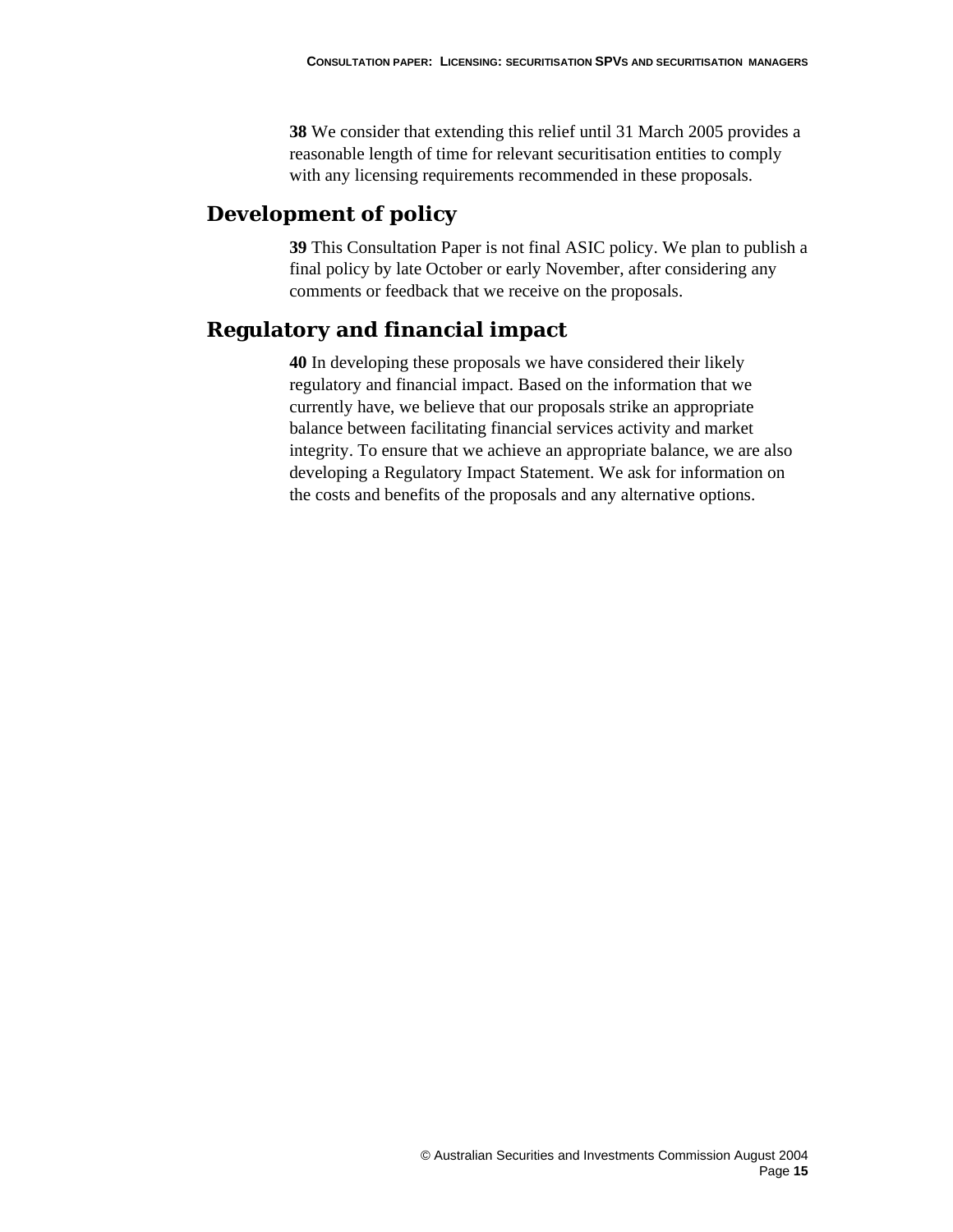## **Key terms**

In this Consultation Paper:

"ADI" means an approved deposit-taking institution within the meaning of the *Banking Act 1959*

"AFS licence" means an Australian financial service licence under s913B that authorises a person who carries on a financial services business

"authorised representative" of an AFS licensee means a person authorised in accordance with s916A or 916B to provide a financial service(s) on behalf of the licensee

"APRA" means the Australian Prudential Regulatory Authority

"ASIC" means the Australian Securities and Investments Commission

"[CO 03/1098]" (for example) means a reference to an ASIC Class Order (in this example numbered 03/1098)

"Corporations Act" means the *Corporations Act 2001* and includes regulations made for the purposes of the Act

"FX contract" means a foreign exchange contract

"issuer" means an issuer of securitisation products

"licensee" or an "AFS licensee" means a person who is licensed to carry out a financial services business to provide financial services

"Part 7.6" (for example) means Part 7.6 of the *Corporations Act 2001*

"reg 7.6.01" (for example) means a regulation of the Corporations Regulations 2001 (in this example numbered 7.6.01)

"securitisation transaction" means a scheme to purchase a pool of assets and issue debentures or interests in the managed investment scheme where the payments under the products depends on the securitised assets and any ancillary arrangements to hedge risks

"securitisation manager" means a manager appointed under a contractual arrangement with the SPV to manage the securitisation transaction

"securitisation products" means debentures or interests in a managed investment scheme issued by an SPV

"securitised assets" means a pool of assets purchased by an SPV for the purposes of a securitisation transaction

"SP company" means a company that is an SPV that issues debentures